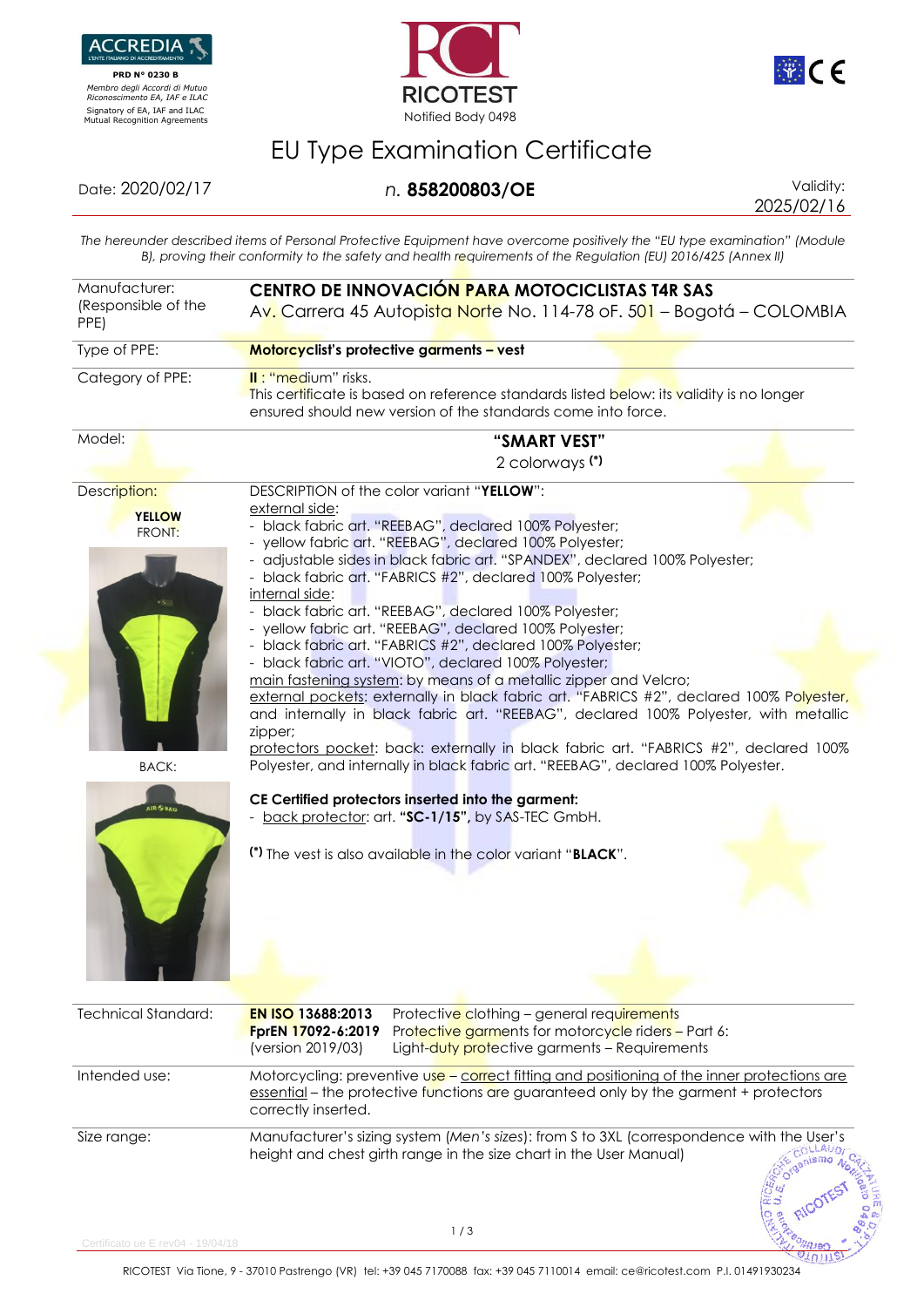

 **PRD N° 0230 B**  *Membro degli Accordi di Mutuo Riconoscimento EA, IAF e ILAC*





## EU Type Examination Certificate

Date: 2020/02/17 *n.* **858200803/OE** Validity:

2025/02/16

**ACCES**<br>BED RICOT

 $21011$ 

| Technical File:                                                                          | DC-11288                                                                                                                                                                                                                                                                                                                                                                                                                                                                                                                                                                                                                                                                                                                                                                                                                                                                                                                                                                                                                                                                                                                                                                                                                                                                                                                                                               |                                                                                                                                                                                                                                                                                                                                                                                              |                                                                                                                                                                                                                                                                                                                |  |
|------------------------------------------------------------------------------------------|------------------------------------------------------------------------------------------------------------------------------------------------------------------------------------------------------------------------------------------------------------------------------------------------------------------------------------------------------------------------------------------------------------------------------------------------------------------------------------------------------------------------------------------------------------------------------------------------------------------------------------------------------------------------------------------------------------------------------------------------------------------------------------------------------------------------------------------------------------------------------------------------------------------------------------------------------------------------------------------------------------------------------------------------------------------------------------------------------------------------------------------------------------------------------------------------------------------------------------------------------------------------------------------------------------------------------------------------------------------------|----------------------------------------------------------------------------------------------------------------------------------------------------------------------------------------------------------------------------------------------------------------------------------------------------------------------------------------------------------------------------------------------|----------------------------------------------------------------------------------------------------------------------------------------------------------------------------------------------------------------------------------------------------------------------------------------------------------------|--|
| Test report:                                                                             | RCT n° 3910438.01/E                                                                                                                                                                                                                                                                                                                                                                                                                                                                                                                                                                                                                                                                                                                                                                                                                                                                                                                                                                                                                                                                                                                                                                                                                                                                                                                                                    |                                                                                                                                                                                                                                                                                                                                                                                              |                                                                                                                                                                                                                                                                                                                |  |
| Functions and<br>performance levels:                                                     | The garment offers limited protection against mechanical risks arising from impact and<br>abrasion in case of a fall while participating in motorcycling activities: CE-Certified<br>incorporated impact protectors provide strengthened protection.<br>This PPE item has reached the following performance:<br><b>Class C</b> $(*)$ = This class is for specialized non-shell, impact protector ensemble garments,<br>designed only to hold one or more impact protectors in place, either as an<br>undergarment or as an overgarment. Class C garments are designed to provide impact<br>protection for areas covered by the impact protector(s) only and they do not offer<br>complete minimum abrasion protection and may not offer complete minimum impact<br>protection.<br>Protective function is linked to the correct fit of the garment - also the inner impact<br>protectors must be kept in their place: this falls within the responsibility of the user.<br>(*) = The applied Technical Draft document currently provides different levels of protection for<br>garments including protectors/shells: from class AAA (highest level of performance) to class AA<br>(medium level) to class A (lower level);<br>- class B for garments not including protectors / shells = just abrasion protection;<br>- class C for Impact protector ensemble garments. |                                                                                                                                                                                                                                                                                                                                                                                              |                                                                                                                                                                                                                                                                                                                |  |
| Marking:<br>CENTRO DE INNOVACION<br>PARA MOTOCCLISTAS<br>$\mathbf{AIR} \bigoplus$<br>BAG | printed on different labels stitched to the garment and displaying the following<br>information:<br>- CE Marking;<br>- Name/Registered Trademark (AIROBAG), address and website of the Manufacturer;<br>- item designation (article name);<br>- pictogram to indicate the intended use (motorcycling) + nr. / year of the Technical<br>Draft of reference + indication of the class of protection achieved;<br>pictogram "i in the booklet" inviting the final user to read the User Manual;<br>- size indication (commercial size: on an extra label);<br>- additional information: "Made in", material composition, care/washing instructions,<br>warnings, etc.                                                                                                                                                                                                                                                                                                                                                                                                                                                                                                                                                                                                                                                                                                     |                                                                                                                                                                                                                                                                                                                                                                                              |                                                                                                                                                                                                                                                                                                                |  |
| O<br>prEN 17092-6:2019<br>$CE$ $\Box$<br><b>SMART VEST</b>                               | MADE IN COLOMBIA<br>BY: CENTRO DE INNOVACIÓN PARA<br>MOTOCICLISTAS TECH4RIDERS SAS<br>NIT: 900.298.137-4<br>AV. CRA 45 NO 114 - 78 Off.501<br>BOGOTÁ, COLOMBIA<br>www.airobag.com<br>ventas@airobag.com                                                                                                                                                                                                                                                                                                                                                                                                                                                                                                                                                                                                                                                                                                                                                                                                                                                                                                                                                                                                                                                                                                                                                                | $\mathbf{AIR}$ $\mathbf{\mathcal{A}}$<br><b>BAG</b><br><b>MOTORCYCLIST AIRBAG</b><br>95% POLYESTER<br>4% NYLON<br><b>1% SPANDEX</b><br>BEFORE WASHING THE GARMENT<br><b>ALWAYS REMOVE THE PROTECTORS</b><br><b>CARE INSTRUCTIONS:</b><br>- MACHINE WASH (GENTLE 30°C)<br>- DO NOT USE WHITENER<br>- DRY IN SHADE<br>- DO NOT SQUEEZE<br>- DO NOT USE DRYER<br>- DO NOT IRON<br><b>函文图※图云</b> | <b>ATTENTION</b><br><b>HIGH ENERGY IMPACTS CAN CAUSE</b><br>SERIOUS INJURY OR EVEN DEATH. THE<br>USER IS EXPRESSLY INFORMED THAT<br>THE USE OF THIS PRODUCT IS NO<br><b>WARRANTY OF PERSONAL</b><br>PROTECTION AND IS NOT EXEMPT<br><b>FROM TAKING PRECAUTIONS FOR</b><br>SAFETY AND OBEY THE TRAFFIC<br>LAWS. |  |
|                                                                                          |                                                                                                                                                                                                                                                                                                                                                                                                                                                                                                                                                                                                                                                                                                                                                                                                                                                                                                                                                                                                                                                                                                                                                                                                                                                                                                                                                                        |                                                                                                                                                                                                                                                                                                                                                                                              |                                                                                                                                                                                                                                                                                                                |  |